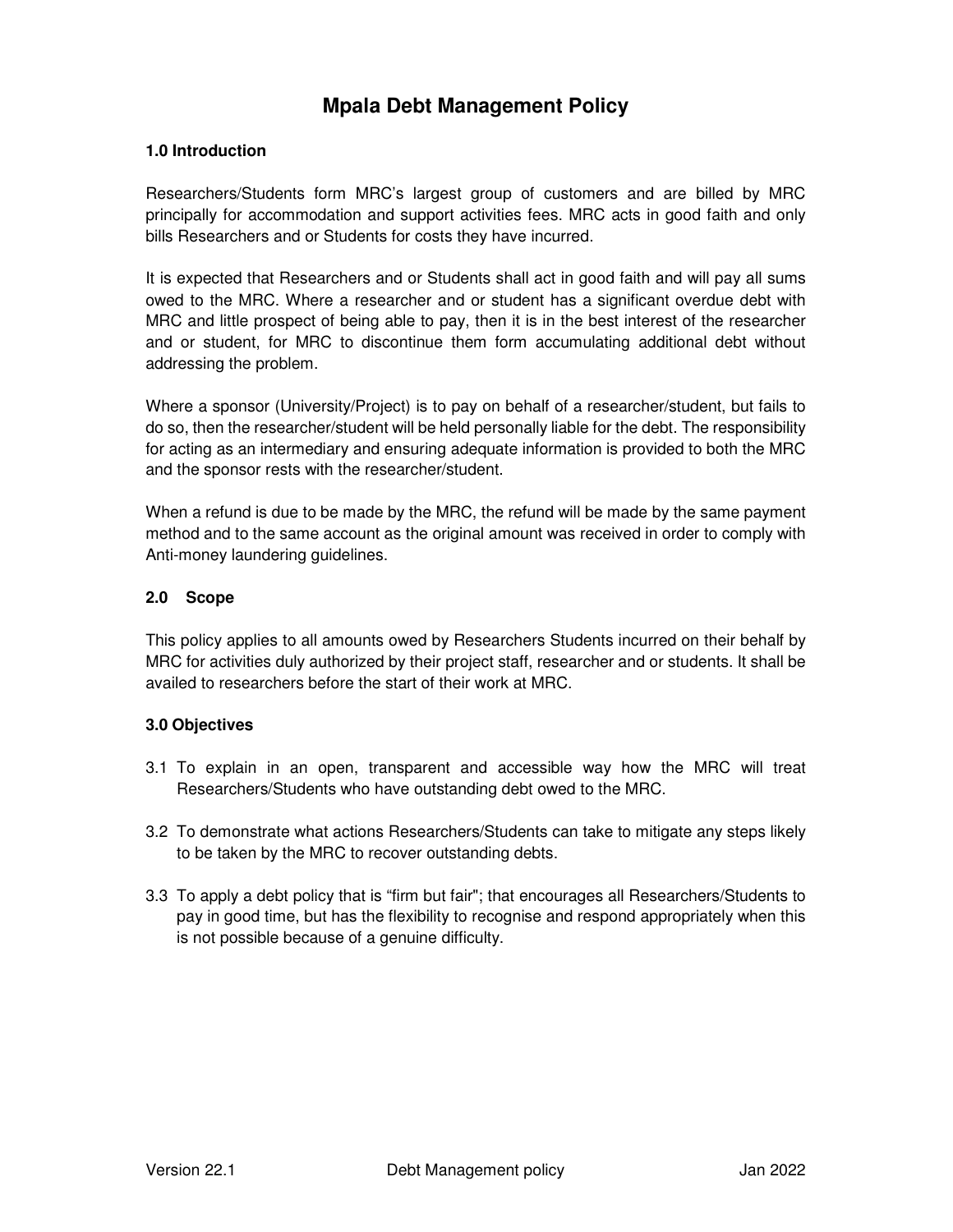## **4.0 Policy Statements**

#### 4.1 **Operational**

- 4.1.1 For all accommodation costs at MRC, Researchers and or Students are expected to pay before or on arrival. All other fees MUST be paid on the earliest of the 30<sup>th</sup> Day of the month or before they depart MRC whichever comes earlier.
- 4.1.2 For long term researchers and projects, payments shall be due 30days from the invoice date.
- 4.1.3 The researchers and or students shall indemnify for MRC's debt collection costs incurred in recovering their debt.
- 4.1.4 In exceptional cases, where reasonable grounds for requesting more time to pay can be justified, MRC may grant an extension not exceeding 2 weeks upon receiving a written request through the Finance Department from Researchers and or Students experiencing difficulties. The due date of the invoice will be amended accordingly and the extension shall be communicated in Writing.
- 4.1.5 MRC will be transparent in operating this policy as follows:
	- This policy document shall be availed to the researcher and or student before commencement of their work.
	- An email reminder will be sent prior to the due date Researchers/Students
	- After the due date, Individual letters will be sent to the Researchers/Students issuing them with a final deadline which to pay.

#### 4.2 **Suspension of An Account**

- 4.2.1 Researchers/Students Account shall not be allowed to accrue debt over a period of 3months or a debt over \$5000. Such an account shall be suspended.
- 4.2.2 Researchers/Students owing over \$5,000 will be identified at the end each month and reminder letters sent.
- 4.2.3 The Chief Finance and Operations Manager will be provided with a list of Researchers/Students who have been sent reminders by the Chief Accountant and will become actively involved in the process henceforth.
- 4.2.4 Researchers/Students who do not pay invoices owed to the MRC will have their researcher put on hold and debt will be pursued using all available means including external debt collection agencies.